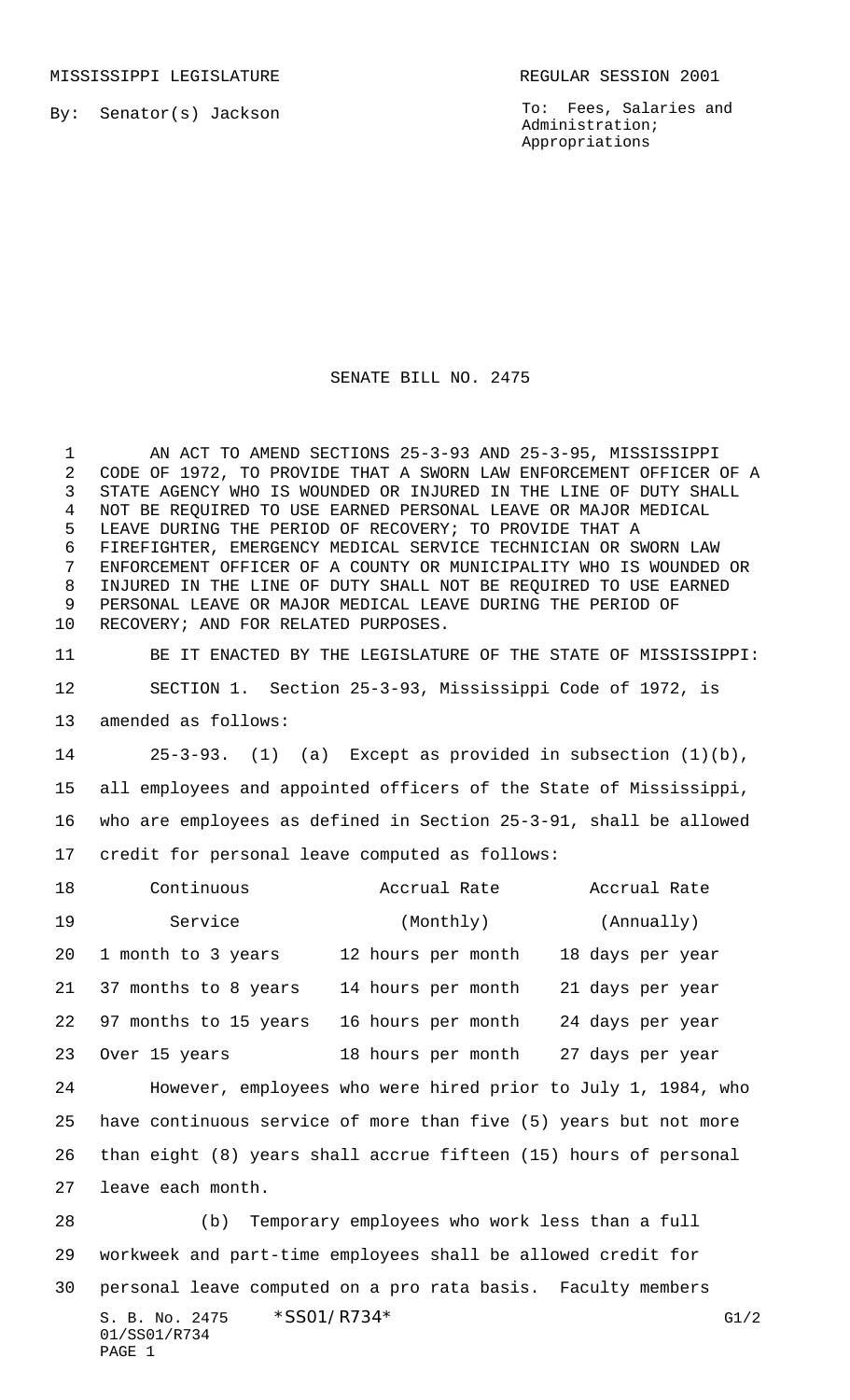employed by the eight (8) public universities on a nine-month contract, temporary employees of the public universities who work less than twenty (20) hours per week for a period of less than five (5) months during a fiscal year, and recipients of full-time educational leave, while on such leave, shall not be eligible for personal leave.

 (2) For the purpose of computing credit for personal leave, each appointed officer or employee shall be considered to work not more than five (5) days each week. Leaves of absence granted by the appointing authority for one (1) year or less shall be permitted without forfeiting previously accumulated continuous service. The provisions of this section shall not apply to military leaves of absence. The time for taking personal leave, except when such leave is taken due to an illness, shall be determined by the appointing authority of which such employees are employed.

 (3) For the purpose of Sections 25-3-91 through 25-3-99, the earned personal leave of each employee shall be credited monthly after the completion of each calendar month of service, and the appointing authority shall not increase the amount of personal leave to an employee's credit. It shall be unlawful for an appointing authority to grant personal leave in an amount greater than was earned and accumulated by the officer or employee.

S. B. No. 2475 \*SS01/R734\* 01/SS01/R734 PAGE 2 (4) Employees are encouraged to use earned personal leave. Personal leave may be used for vacations and personal business as scheduled by the appointing authority and shall be used for illnesses of the employee requiring absences of one (1) day or less. Accrued personal or compensatory leave shall be used for the first day of an employee's illness requiring his absence of more than one (1) day. Accrued personal or compensatory leave may also be used for an illness in the employee's immediate family as defined in Section 25-3-95. There shall be no limit to the accumulation of personal leave. Upon termination of employment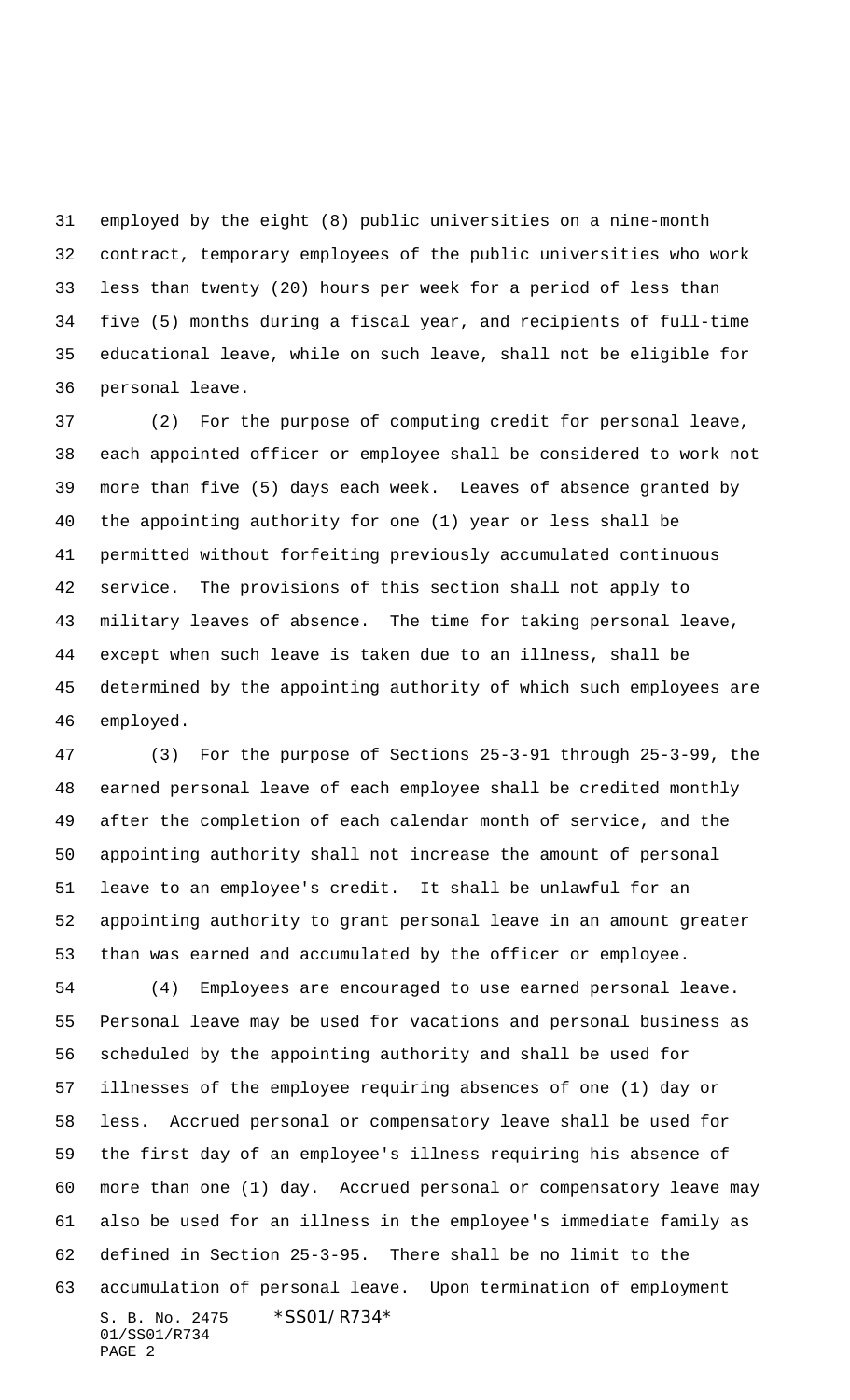each employee shall be paid for not more than thirty (30) days of accumulated personal leave. Unused personal leave in excess of thirty (30) days shall be counted as creditable service for the purposes of the retirement system as provided in Sections 25-11-103 and 25-13-5.

 (5) Any officer of the Mississippi Highway Safety Patrol or any sworn law enforcement officer of a state agency who is injured by wound or accident in the line of duty shall not be required to use earned personal leave during the period of recovery from such injury.

 (6) Any employee may donate a portion of his or her earned personal leave to another employee who is suffering from a catastrophic injury or illness, or to another employee who has a member of his or her immediate family who is suffering from a catastrophic injury or illness, in accordance with subsection (8) of Section 25-3-95.

 This subsection shall stand repealed from and after July 1, 2000.

 SECTION 2. Section 25-3-95, Mississippi Code of 1972, is amended as follows:

 25-3-95. (1) All employees and appointed officers of the State of Mississippi, except temporary employees of the public universities who work less than twenty (20) hours per week for a period of less than five (5) months during a fiscal year and recipients of full-time educational leave, while on such leave, shall accrue credits for major medical leave as follows:

| 90 | Continuous            | Accrual Rate      | Accrual Rate       |
|----|-----------------------|-------------------|--------------------|
| 91 | Service               | (Monthly)         | (Annually)         |
| 92 | 1 month to 3 years    | 8 hours per month | 12 days per year   |
| 93 | 37 months to 8 years  | 7 hours per month | 10.5 days per year |
| 94 | 97 months to 15 years | 6 hours per month | 9 days per year    |
| 95 | Over 15 years         | 5 hours per month | 7.5 days per year  |

S. B. No. 2475 \* SS01/R734\* 01/SS01/R734 PAGE 3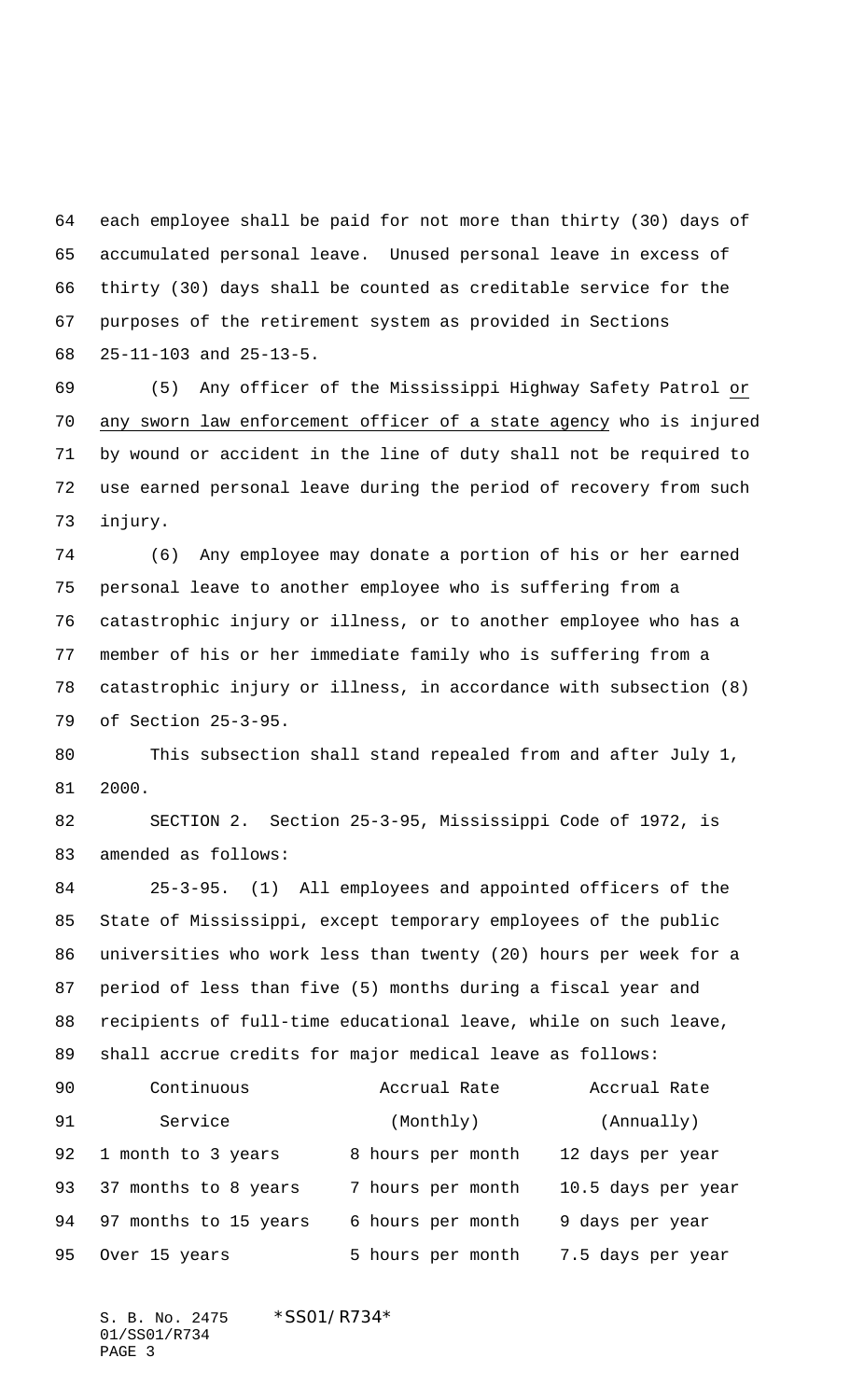Faculty members employed by the eight (8) public universities on a nine-month contract shall accrue credit for major medical leave as follows:

 Continuous Accrual Rate Accrual Rate 100 Service (Per Month) (Per Academic Year) 1 month to 3 years 13-1/3 hours per month 15 days per 102 academic year 37 months to 8 years 14-1/5 hours per month 16 days per 104 academic year 97 months to 15 years 15-2/5 hours per month 17 days per 106 academic year Over 15 years 16 hours per month 18 days per 108 academic year

 Part-time employees shall accrue major medical leave on a pro rata basis. There shall be no maximum limit to major medical leave accumulation. All unused major medical leave shall be counted as creditable service for the purposes of the retirement system as provided in Sections 25-11-103 and 25-13-5.

S. B. No. 2475 \* SS01/R734\* 01/SS01/R734 PAGE 4 (2) Major medical leave may be used for the illness or injury of an employee or member of the employee's immediate family as defined in subsection (3) of this section, only after the employee has used one (1) day of accrued personal or compensatory leave for each absence due to illness, or leave without pay if the employee has no accrued personal or compensatory leave. Provided that faculty members employed by the eight (8) public universities on a nine-month basis may use major medical leave for the first day of absence due to illness. However, major medical leave may be used, without prior use of personal leave, to cover regularly scheduled visits to a doctor's office or a hospital for the continuing treatment of a chronic disease, as certified in advance by a physician. For the purposes of this section, "physician" means a doctor of medicine, osteopathy, dental medicine, podiatry or chiropractic. For each absence due to illness of thirty-two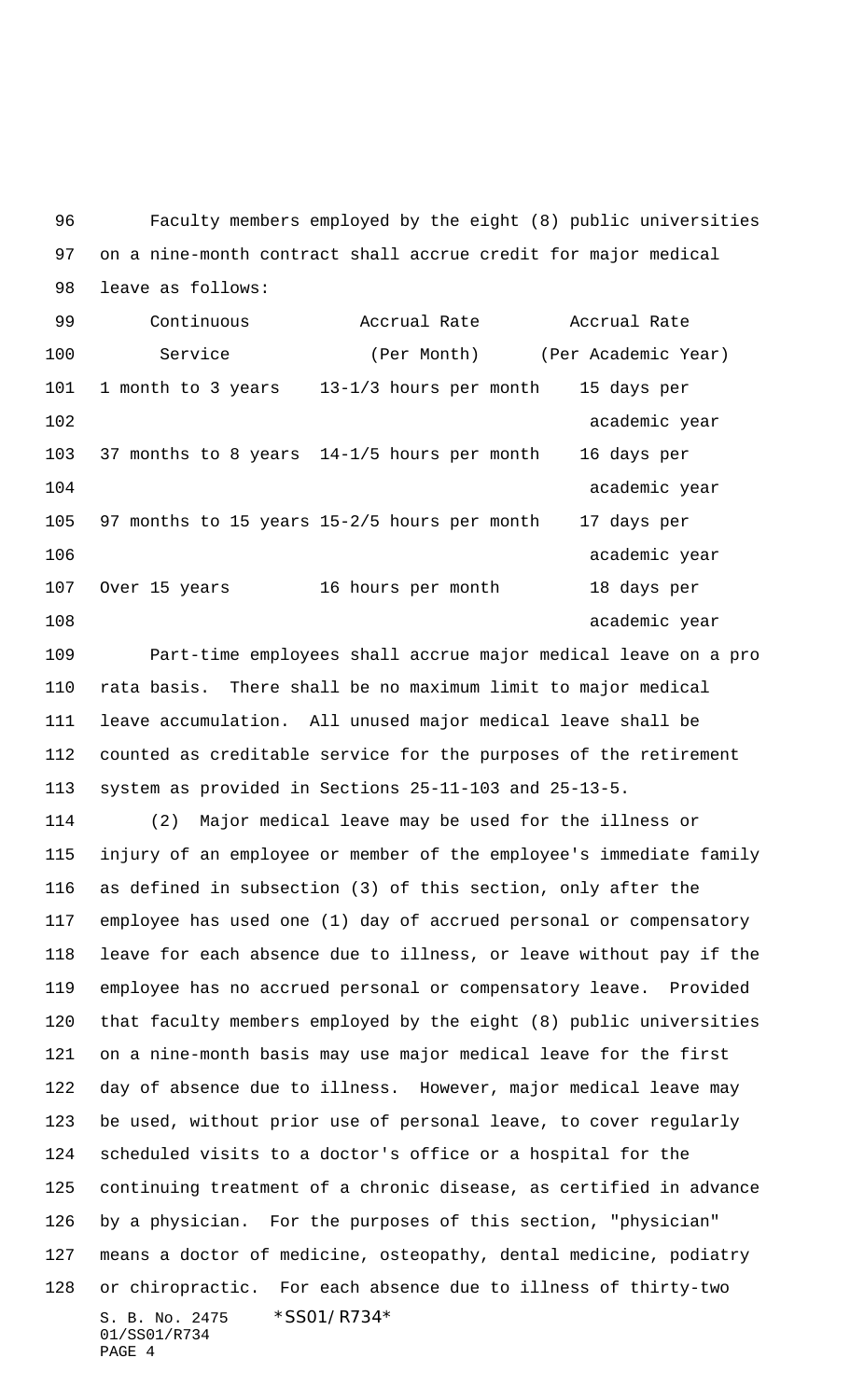(32) consecutive working hours (combined personal leave and major medical leave) major medical leave shall be authorized only when certified by their attending physician.

 (3) An employee may use up to three (3) days of earned major medical leave for each occurrence of death in the immediate family requiring the employee's absence from work. No qualifying time or use of personal leave will be required prior to use of major medical leave for this purpose. For the purpose of this subsection (3), the immediate family is defined as spouse, parent, stepparent, sibling, child, stepchild, grandchild, grandparent, son- or daughter-in-law, mother- or father-in-law or brother- or sister-in-law. Child means a biological, adopted or foster child, or a child for whom the individual stands or stood in loco parentis.

 (4) Employees and appointed officers of the State of Mississippi having unused, accumulated sick leave or annual leave earned prior to July 1, 1984, shall be credited with major medical leave and personal leave as follows: All unused annual leave shall be credited as personal leave.

 Unused sick leave shall be divided between major medical leave and personal leave at rates determined by the employee's sick leave balance on June 30, 1984. The rates of conversion shall be as follows:

| 152 | Sick Leave                | Percentage     | Percentage          |
|-----|---------------------------|----------------|---------------------|
| 153 | Balance as of             | Converted to   | Converted to        |
| 154 | June 30, 1984             | Personal Leave | Major Medical Leave |
| 155 | $1 - 200$ hours           | $20\%$         | 80%                 |
| 156 | $201 - 400$ hours         | 25%            | 75%                 |
| 157 | $401 - 600 \text{ hours}$ | 30%            | 70%                 |
| 158 | 601 or more hours         | $35\%$         | 65%                 |

S. B. No. 2475 \* SS01/R734\* (5) Upon retirement from active employment each faculty member of the state-supported public universities who is employed on a nine-month basis shall receive credit and be paid for not

01/SS01/R734 PAGE 5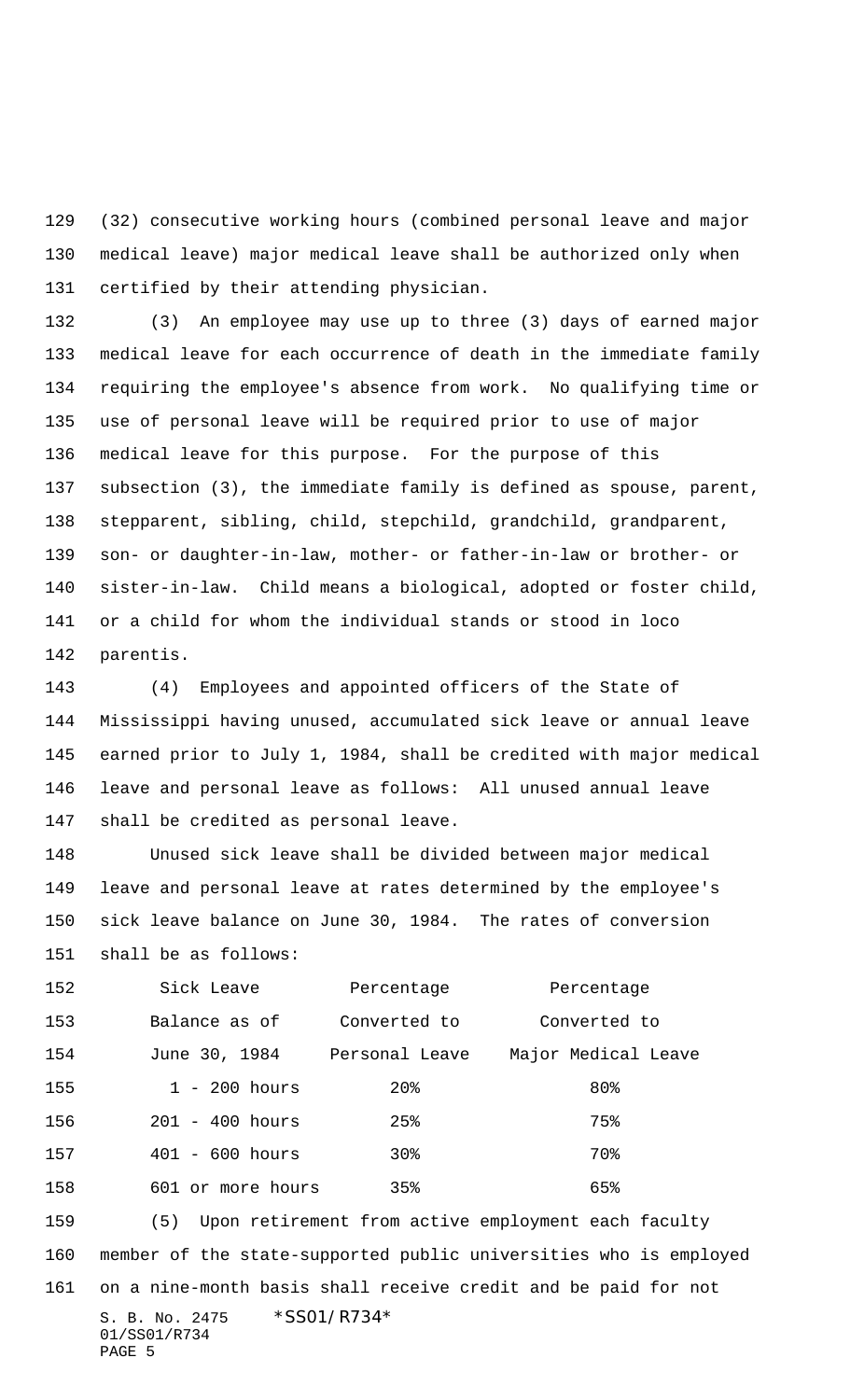more than thirty (30) days of unused major medical leave for service as a state employee. Unused major medical leave in excess of thirty (30) days shall be counted as creditable service for the purposes of the retirement system as provided in Sections 25-11-103 and 25-13-5.

 (6) Any officer of the Mississippi Highway Safety Patrol or any sworn law enforcement officer of a state agency who is injured by wound or accident in the line of duty shall not be required to use earned major medical leave during the period of recovery from such injury.

 (7) For the purpose of Sections 25-3-91 through 25-3-99, the earned major medical leave of each employee shall be credited monthly after the completion of each calendar month, and the appointing authority shall not increase the amount of major medical leave to an employee's credit. It shall be unlawful for an appointing authority to grant major medical leave in an amount greater than was earned and accumulated by the officer or employee.

 (8) Any employee may donate a portion of his or her earned personal leave or major medical leave to another employee who is suffering from a catastrophic injury or illness, as defined in Section 25-3-91, or to another employee who has a member of his or her immediate family who is suffering from a catastrophic injury or illness, in accordance with the following:

S. B. No. 2475 \*SS01/R734\* 01/SS01/R734 (a) The employee donating the leave (the "donor employee") shall designate the employee who is to receive the leave (the "recipient employee") and the amount of earned personal leave and major medical leave that is to be donated, and shall notify the donor employee's appointing authority or supervisor of his or her designation. The donor employee's appointing authority or supervisor then shall notify the recipient employee's appointing authority or supervisor of the amount of leave that has been donated by the donor employee to the recipient employee.

```
PAGE 6
```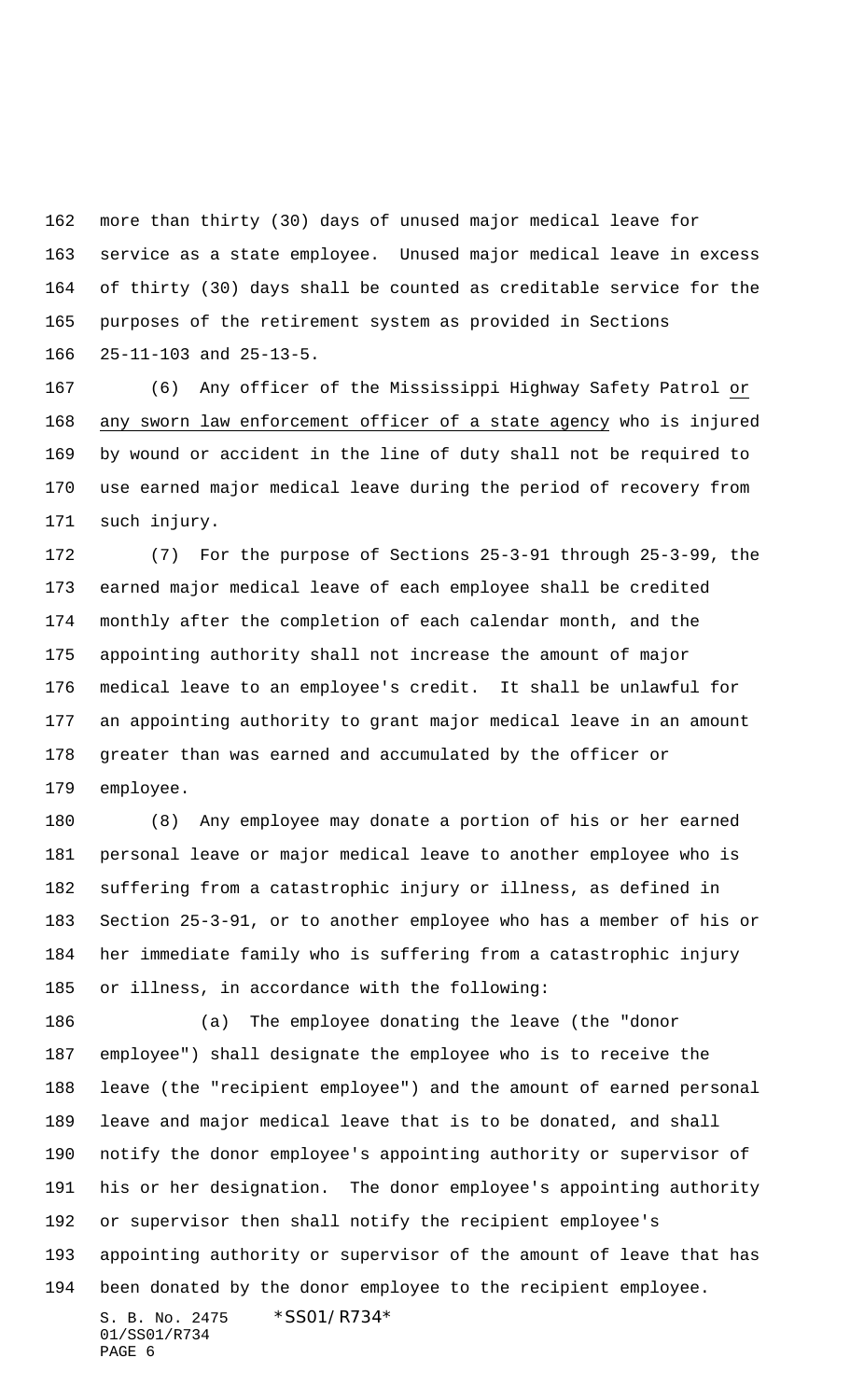(b) The maximum amount of earned personal leave that an employee may donate to any other employee may not exceed a number of days that would leave the donor employee with fewer than seven (7) days of personal leave left, and the maximum amount of earned major medical leave that an employee may donate to any other employee may not exceed fifty percent (50%) of the earned major medical leave of the donor employee.

 (c) An employee must have exhausted all of his or her earned personal leave and major medical leave before he or she will be eligible to receive any leave donated by another employee.

 (d) Before an employee may receive donated leave, he or she must provide his or her appointing authority or supervisor with a physician's statement that states the beginning date of the catastrophic injury or illness, a description of the injury or illness, and a prognosis for recovery and the anticipated date that the recipient employee will be able to return to work.

 (e) If an employee is aggrieved by the decision of his or her appointing authority that the employee is not eligible to receive donated leave because the injury or illness of the employee or member of the employee's immediate family is not, in the appointing authority's determination, a catastrophic injury or illness, the employee may appeal the decision to the employee appeals board.

 (f) If the total amount of leave that is donated to any employee is not used by the recipient employee, the donated leave shall be returned to the donor employees on a pro rata basis, based on the ratio of the number of days of leave donated by each donor employee to the total number of days of leave donated by all donor employees.

 (g) The failure of any appointing authority or supervisor of any employee to properly deduct an employee's donation of leave to another employee from the donor employee's

S. B. No. 2475 \*SS01/R734\* 01/SS01/R734 PAGE 7